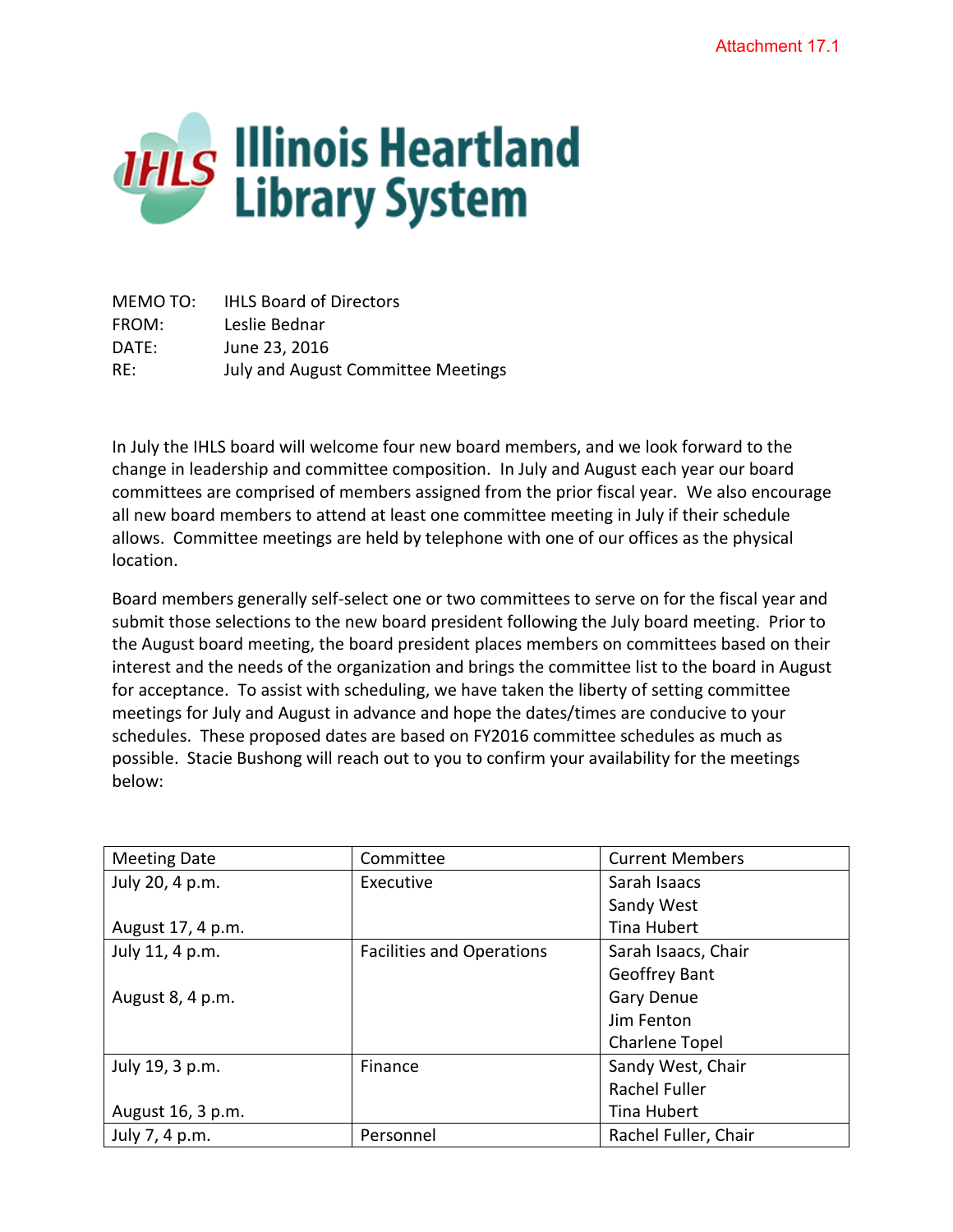|                   |                       | <b>Geoffrey Bant</b>  |
|-------------------|-----------------------|-----------------------|
| August 4, 4 p.m.  |                       | <b>Gary Denue</b>     |
|                   |                       | Clyde Hall            |
| July 19, 2 p.m.   | Policy and Membership | Mary Barteau          |
|                   |                       | Clyde Hall            |
| August 16, 2 p.m. |                       | <b>Charlene Topel</b> |

New board members may find it helpful to review the committee definitions from the IHLS Bylaws as you consider committee work:

Budget and Finance (updated definition approved April 26, 2016)

- i. The Treasurer shall be the chair of this committee
- ii. The committee assumes that the Board of Directors as a whole has the responsibility to review and approve the overall budget as submitted by the Executive Director
- iii. To establish the budget tracking and reporting standards provided by the Chief Fiscal Officer as are appropriate to the needs of the committee
- iv. To monitor System expenditures and income and report significant variances to the Board of Directors\*
- v. To review expenses over \$2,500.00 not included in the currently approved budget
- vi. To review quarterly projections provided by the Chief Fiscal Officer
- vii. To review and provide guidance to the Board of Directors on policies or recommendations having potential financial implications
- viii. To review annual audit findings
- ix. To expect the Chief Fiscal Officer to brief the committee on up-coming known issues that will skew the financials in some significant manner
- x. To establish criteria for insurance (board, property, fleet) carriers, review and approve specifications for bids
- xi. To update the salary schedule appropriately based upon information from the Executive Director

\*The Committee would not generally expect to be involved in financial matters that are within the parameters of an established budget, other than as a monitor function. Certainly, establishment of policies that impact finances, anything that would suggest the need to expend contingency funds or move funds, is within the realm of Committee purview. It would be our desire to review planned changes before taking them to the board when changes from the budget are proposed (even if the overall budget for the line will remain unaffected). For example, when creating a new position not initially funded or deciding to add/eliminate a capital project, the Committee would expect to review and comment on such change to the board.

Facilities and Operations (standing committee added July 28, 2015)

- i. To review the property needs of the System
- ii. To review that system property fits into the System strategic plan